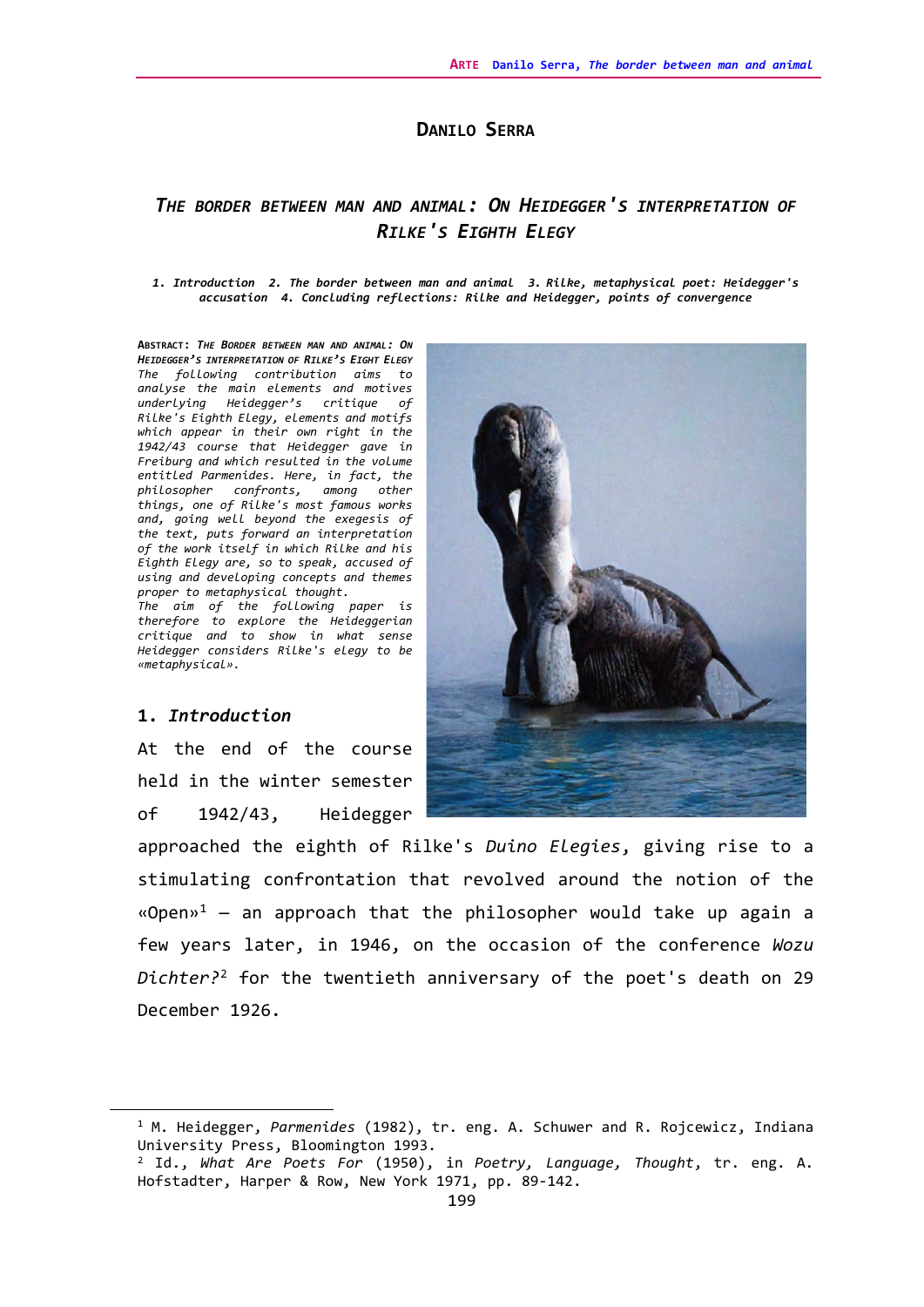With his interpretative reading of the *Eighth Elegy*, Heidegger takes an active part in the debate concerning the relationship between organism and environment (internal-external, subject-object), examining those fundamental primary characteristics that unequivocally distinguish and differentiate the environment from the world, the animal from man. Heidegger's interpretation of Rilke's elegy sheds light on a problematic background from which impulses and question marks unfold appear that Heidegger shows himself to be confronted with: studies of organic realities; environmentalist theories and observations on the habitat of living things; the urgency of rethinking the difference in essence that exists between man and animal; and the project of a philosophical understanding of the problem of man and the question of his specific place in the world. Against this backdrop, Heidegger also composes a polyphony of philosophical and cultural-historical motifs that gradually *open up* fundamental problems such as truth, freedom and technology. Focusing in particular on the specificity of the human condition in its original relationship with the being of the phenomenon, the philosopher reinterprets biological studies of the *Umwelt*[3](#page-1-0). The result of this confrontation is the affirmation of the notion of the Open, which becomes fundamental for raising the question about the peculiarity of the human condition<sup>4</sup>.

### **2.** *The border between man and animal*

The *Eighth Elegy*, dedicated to his Austrian writer friend Rudolf Kassner, was composed by Rilke in February 1922 in the small castle

<span id="page-1-0"></span><sup>3</sup> On the concept of *Umwelt* («environment», «surrounding world») see R. Langthaler, *Organismus und Umwelt*, Olms, Hildescheim 1992. See also U. Sutrop, *Umwelt, Word and Concept: Two Hundred Years of Semantic Change*, in «Semiotica», CXXXIV, 1/4, 2001, pp. 447-462.

<span id="page-1-1"></span><sup>4</sup> On this topic, see for example D. Dahlstrom, *The Opening of the Future: Heidegger's Interpretation of Rilke*, in «African Journal of Philosophy», XXXII, 4, 2013, pp. 373-382. See also V.M. Foti, *Heidegger and the Poets: Poiesis/Sophia/Techne*, Humanities Press, Atlantic Highlands (N.J.) 1992; J. Young, *Heidegger's Philosophy of Art*, Cambridge University Press, Cambridge 2001.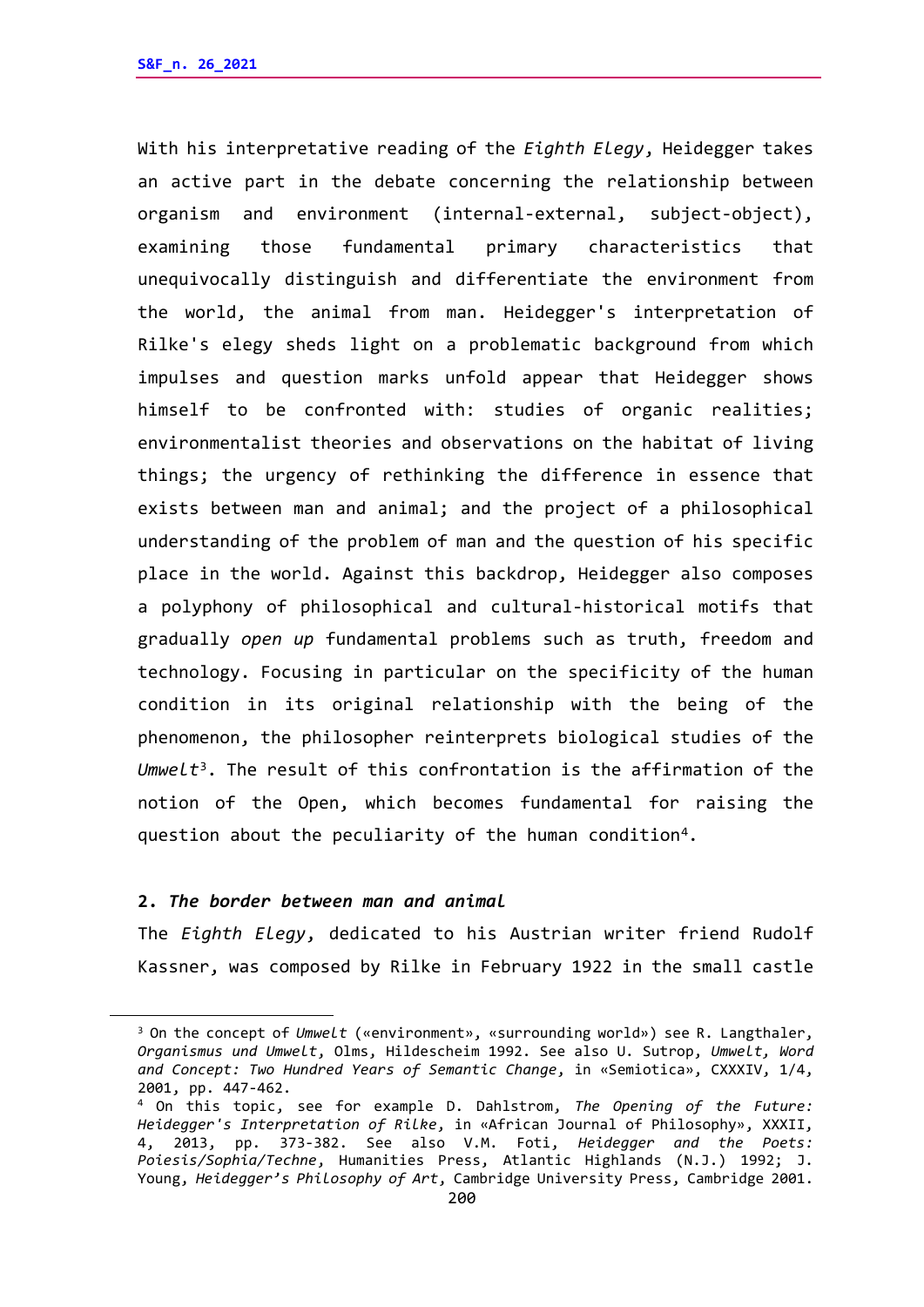of Muzot, located in an enchanting alpine setting near Sierre, Switzerland. It clearly shows the influence of the biological research of the time. In his verses, in fact, the poet tackles the question of the living with originality, articulating a poetic discourse in which the theme of the *Umwelt* finds expression with reference to the actions of the mosquito, the bird and the bat. In this regard, it is important to bear in mind the relationship of esteem and friendship between the poet and the biologist Jakob von Uexküll, a lasting bond that arose in March 1905 when, during an informal meeting, the two devoted themselves to reading passages from Kant's *Kritik der reinen Vernunf*. Impressed by von Uexküll's research, Rilke rethought the motifs of contemporary science in his *Eighth Elegy*, exploring the limits and possibilities of human existence by contrasting the experience of animal and human life. With the opening lines of the *Eighth Elegy*, a dense and detailed interpretative analysis begins, by means of which Heidegger measures himself against one of the highest moments of Rilke's poetology:

- 1. *Mit allen Augen sieht die Kreatur*
- 2. *das Offene. Nur unsre Augen sind*
- 3. *wie umgekehrt und ganz um sie gestellt*
- 4. *als Fallen, rings um ihren freien Ausgang.*
- 5. *Was draußen* ist*, wir wissens aus des Tiers*
- 6. *Antlitz allein; denn schon das frühe Kind*
- 7. *wenden wir um und zwingens, daß es rückwärts*
- 8. *Gestaltung sehe, nicht das Offne, das*
- 9. *im Tiergesicht so tief ist. Frei von Tod*[5](#page-2-0)*.*

<span id="page-2-0"></span><sup>5</sup> «All eyes, the creatures of the World look out / into the open. But our human eyes, / as if turned right around and glaring in, / encircle them; prohibiting their passing. / What lies outside, their faces plainly show us. / Yet we compel even our youngest; force / each child always to stare behind, at what's / already manifest, and not to see / that openness which lies so deep within / the gaze of animals. Death leaves beasts free» (R.M. Rilke, *Duino Elegies* [1923], Bilingual Edition, tr. eng. S. Cohn, Northwestern University Press, Illinois 1989, pp. 64- 65, vv. 1-9).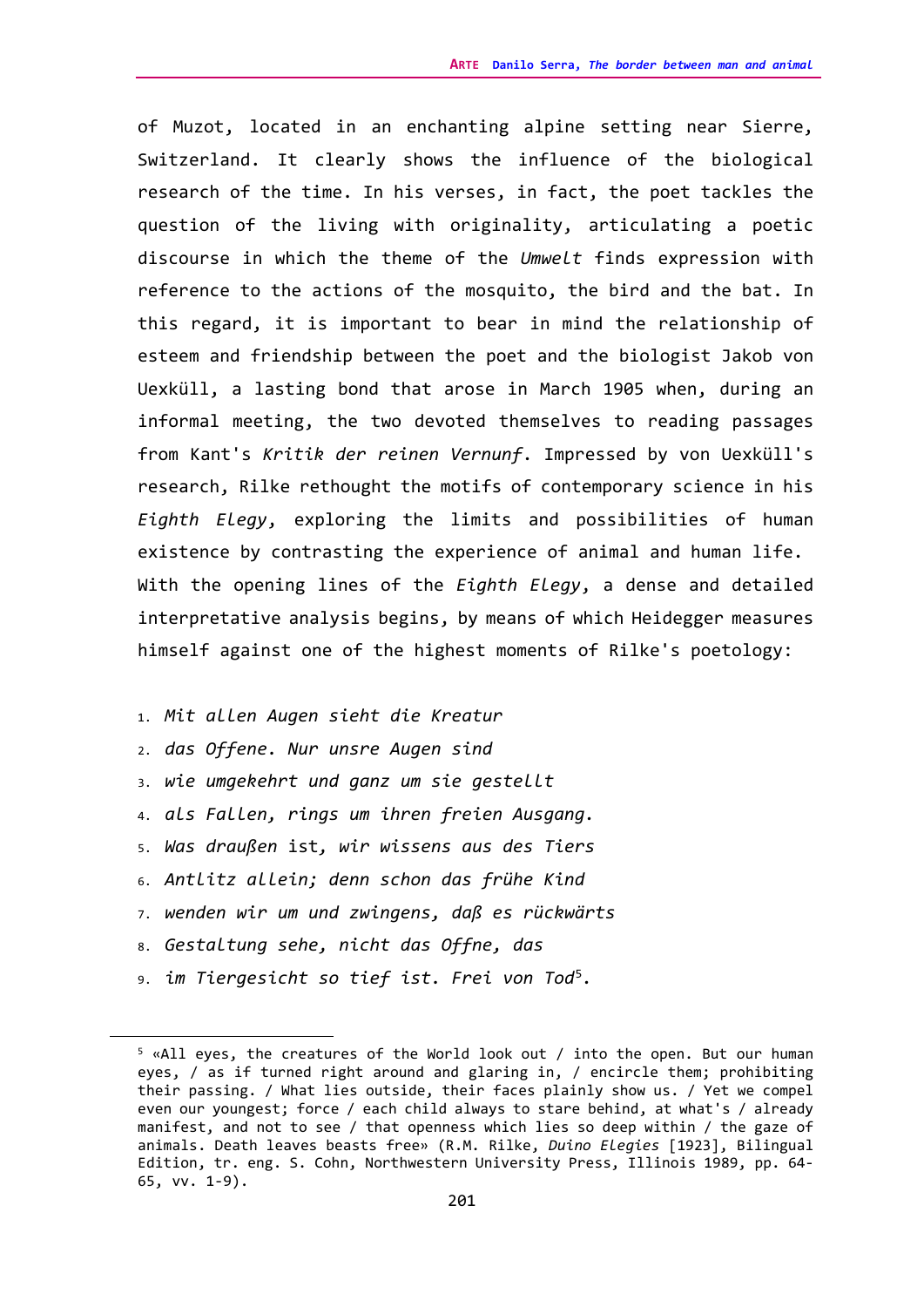The above-mentioned verses introduce a particular experience of meaning. According to the philosopher, they immediately reveal the thematic focus of the entire elegy, drawing attention to the question, crucial for the poet, about the correlation between two key concepts: «the creature» (*die Kreatur*) and «the Open» (*das Offene*).

Heidegger's reflection shows how Rilke uses the term «creature» to refer to non-human living beings. More precisely, the «creature» is the animal. From this preliminary observation it is already possible to determine what, according to Heidegger, is the recurring theme of the elegy, namely the contrast between the essence of man and that of the animal. This is an argument from which a reflection on the opposition between the being living without reason, the animal, and the *one who* is endowed with it, man, unfolds.

What actually emerges in the poem, however, is the privileged status of the animal creature, which appears above all to enjoy the possibility of referring to the Open and seeing it, albeit indistinctly. The Open is here taken as the absolute in the sense of the unbounded, the unconstrained, which is always experienced by the immediacy of animal instinct and not by the mediated operation of man, who, circumscribed within a limited horizon, cannot at all glimpse and recognise what lies outside this horizon. Nevertheless, according to the poet of the *Eighth Elegy*, some human figures are able to spontaneously perceive or intuit the presence of the Open. As a result, they manage to live, albeit occasionally, in the utmost purity because they have the ability to disengage from and escape from that *gedeutete Welt* («interpreted world») made up of

For a commentary on the *Eighth Elegy* see J. Heiner, *Erläuterungen zur* «Achten Elegie», 2004, [http://www.lyrikrilke.de/index.php?option=com\\_content&view=article&id=97:erlaeu](http://www.lyrikrilke.de/index.php?option=com_content&view=article&id=97:erlaeuterungen-zur-qachten-elegieq&catid=45:kurzkommentare-zu-den-elegien-1-bis-10&Itemid=62)

[terungen-zur-qachten-elegieq&catid=45:kurzkommentare-zu-den-elegien-1-bis-](http://www.lyrikrilke.de/index.php?option=com_content&view=article&id=97:erlaeuterungen-zur-qachten-elegieq&catid=45:kurzkommentare-zu-den-elegien-1-bis-10&Itemid=62)[10&Itemid=62.](http://www.lyrikrilke.de/index.php?option=com_content&view=article&id=97:erlaeuterungen-zur-qachten-elegieq&catid=45:kurzkommentare-zu-den-elegien-1-bis-10&Itemid=62)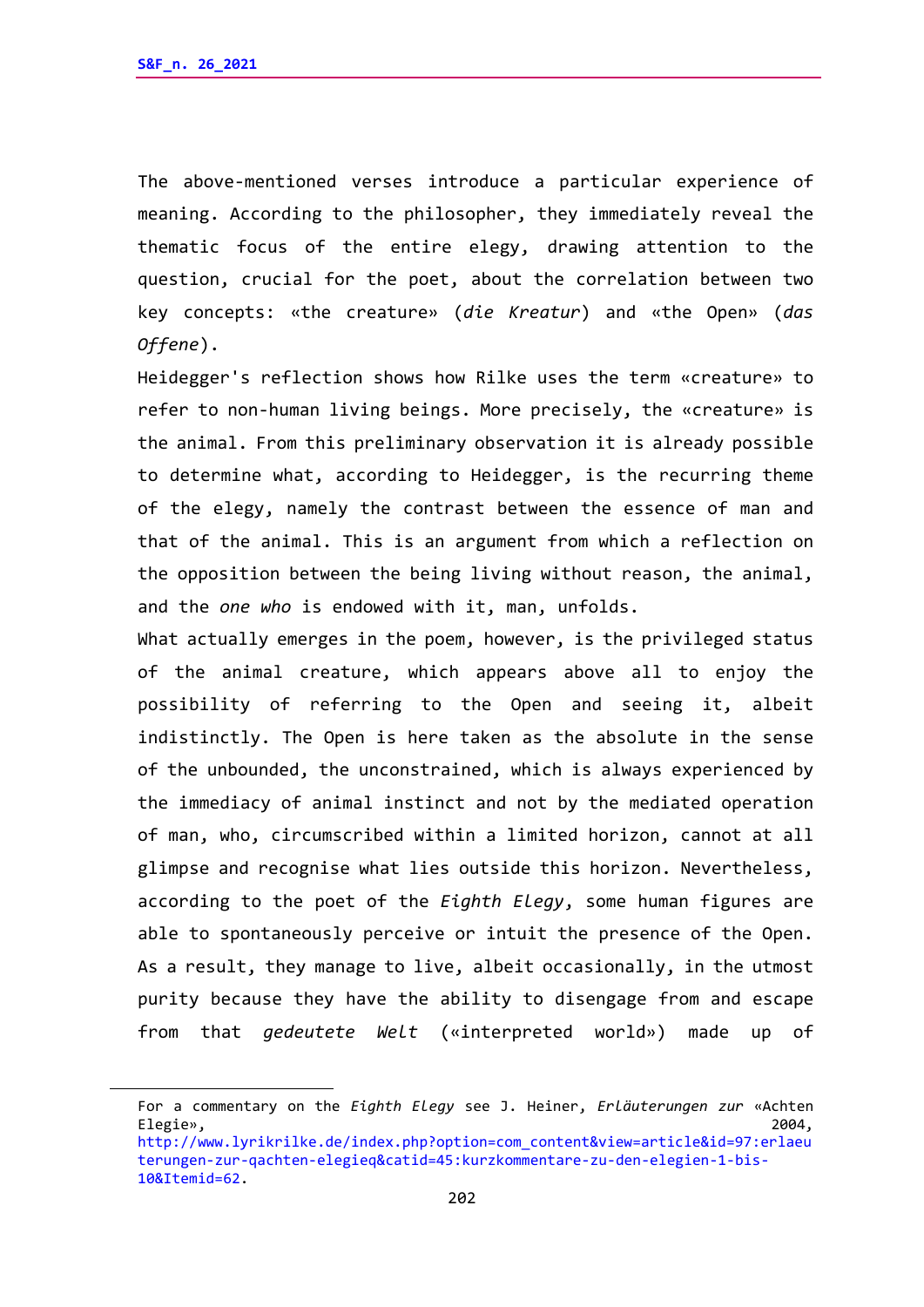articulated schemes and mediations. These figures are, for example, children and lovers. By relying on play, imagination and fantasy, the former often make the detachment (a shock) from the obligations and ties that mark everyday life, not having yet received the instructions and notions to interpret (schematise) the world around them; the latter, on the other hand, strengthen their feelings, especially if the feelings are cultivated far from the beloved, accessing an existential dimension of desire never consumed or possessed. Finally, in addition to children and lovers, another figure taken into consideration by the poet is that of the dying human being. This is the condition when one is «close to death» (*nah am Tod*), that is, when one is no longer shaken by the thought of death and preoccupation with it. If, throughout life, the anguish of death assails the human soul, which everywhere sees the pitiless sunset standing between itself and its world, at the moment in which it senses the imminence of his end, the dying person, paradoxically does not see it and does not care. His gaze, like that of the animal, finally acquires the ability to look unconditionally outside, towards the «outside» (*draußen*), into *das Offene*, where there is no death and no more *Deutung*, where, in Rilke's sense, one is truly free. For the poet, then, the only authentic (i.e. unconditioned or pure) existence  $-$  apart from that of the animal  $$ would seem to be that of the child, the lover and the dying person who, free from the conscious yoke of the objects of the world, openly rise towards the pure space of immediacy, emerging from a world that is closed in itself.

Thus, with the notion of the Open, the poet postulates the departure from human subjectivity, if by this he refers to the relationship that binds the subject (man) to the object and vice versa. Through a comparison with animal life, he measures himself against the insurmountable limits of man's nature, emphasising a constitutive impediment that emerges, in all its drama, as the figure of an inexorable distance: the distance between man and the Open. For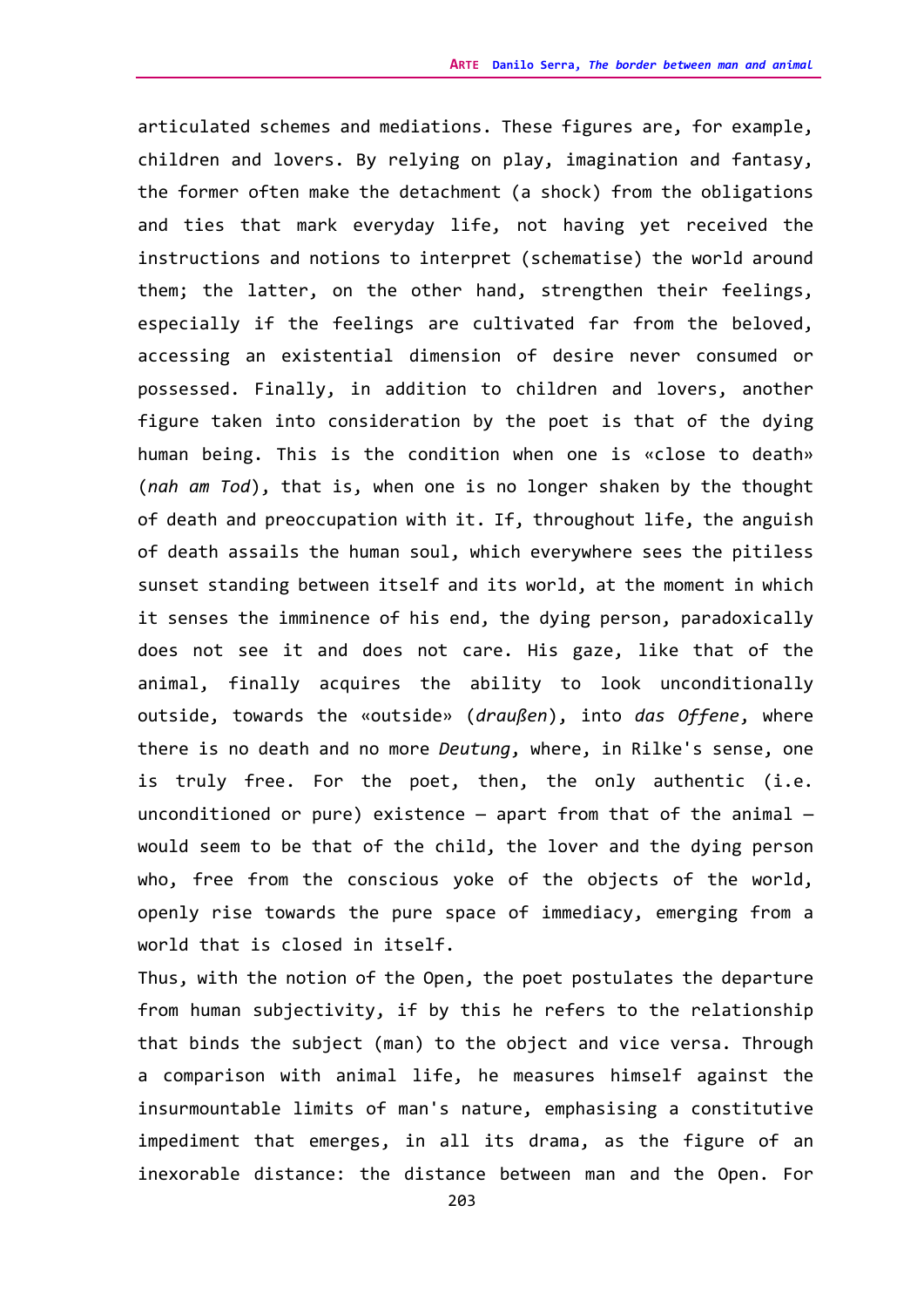this reason, in his elegy Rilke implies an equation between what is not rational and what is unlimited and, vice versa, between what is limited and what is rational. In poetic terms, he performs what Heidegger calls a veritable reversal of the hierarchical relationship between man and animal. Underlying this reversal is Rilke's idea that the lack of reason is not an existential deficiency or gap for the animal, but a gain.

Thus according to Heidegger, Rilke's poetry conceals a discourse committed to celebrating the excellence of «the free animal» (*das freie Tier*) over the finite man, a prisoner of the *gedeutete Welt*. It is precisely because it is not rational, and therefore not aware of itself or the outside world, that the animal reveals itself as pure and free. The absence of consciousness becomes a kind of primary character that becomes an expression of excellence and that makes the animal, and its environment, pre-eminent over the complexity and artificiality of human reality.

Rilke's thesis is therefore, for Heidegger, synthesised in the idea that the animal «sees» (*sieht*) more and better than man. Why? Because its eyes do not stop to represent and interpret the objects it encounters. On the contrary, human eyes always turn in the direction of the object in the mode of representation, fixing it, calculating it and imposing an established order on  $it<sup>6</sup>$ . Consequently, while the animal does not represent external objects, nor does it look at its own state, human eyes "are as if turned around" (*sind wie umgekehrt*). They stop each time with the aim of ordering and dividing the world according to certain categorical grids, grasping the parts in a fragmentary way and never fully grasping the whole, the Open. For this reason, man — and this is what Rilke's elegy announces from the outset — is excluded from the possibility of living a full, pure or absolute life, since he is

<span id="page-5-0"></span><sup>6</sup> Cfr. M. Heidegger, *Parmenides*, cit., p. 157.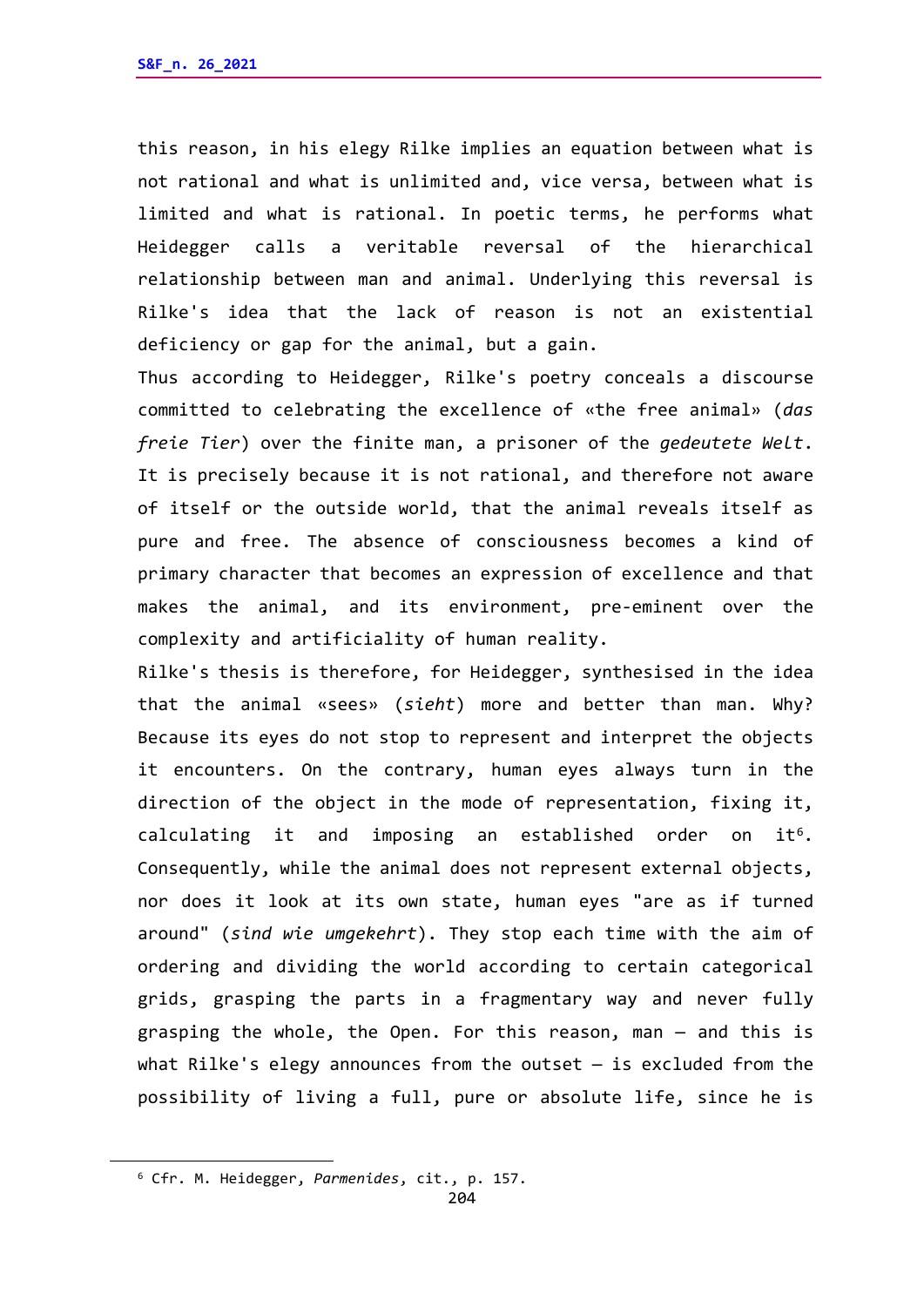forcibly inserted into the relationship that objects have with him as a subject. All this represents what Rilke calls in the elegy *Schicksal*[7](#page-6-0). That is, it is human «Fate» which leads man to stay on this side of the Open, outside of it, condemned to live within an object horizon that in fact never lets him enter the Open, but rather *immer gegenüber*, always and only in over against it. For this reason, the word with which the poet designates men is *Zuschauer*: they are thought of as «spectators» who, by virtue of their re-presenting nature, are in any case *zugewandt* («turned towards») the understanding (mediation) of the object and never actually oriented towards what is *hinaus* («beyond») their representation of things-towards the Open[8](#page-6-1). This is for Rilke the great human constraint and condemnation, which is likewise a Fate that does not offer man the possibility of being able to see, in its purity, the shadow side of *Sein* («Being»). Consequently, Rilke's reflection goes so far as to determine the human essence as both imprisoning and imprisoned. On the one hand, it is imprisoning because it tends to determine and represent (and therefore, in a certain sense, to imprison) external objects, violating and imprisoning them within certain mental categories; on the other hand, it is also imprisoned because it necessarily depends on the our relationship with the objects themselves.

By contrast, as mentioned above, the animal paradoxically sees more than man because its gaze is never arrested by objects, but is open (*Ausblick*). It is a conception in which the animal is understood as the particular living creature that, by its nature, does not allow itself to be blocked or held back by the objects of the world. Its eye is not turned at all, but looks straight ahead with an endless

<span id="page-6-1"></span><span id="page-6-0"></span><sup>7 «</sup>*Dieses heißt Schicksal: gegenüber sein / und nichts als das und immer gegenüber*»; «We call it Fate to be in opposition. / Nothing but that. Forever opposite». (R.M. Rilke, *Duino Elegies*, *op. cit*., pp. 66-67, vv. 33-34). 8 «*Und wir: Zuschauer, immer, überall, / dem allen zugewandt und nie hinaus!*»; «And we, we stay spectators; turned towards / all things and still transcending none» (*ibid*., pp. 68-69, vv. 66-67).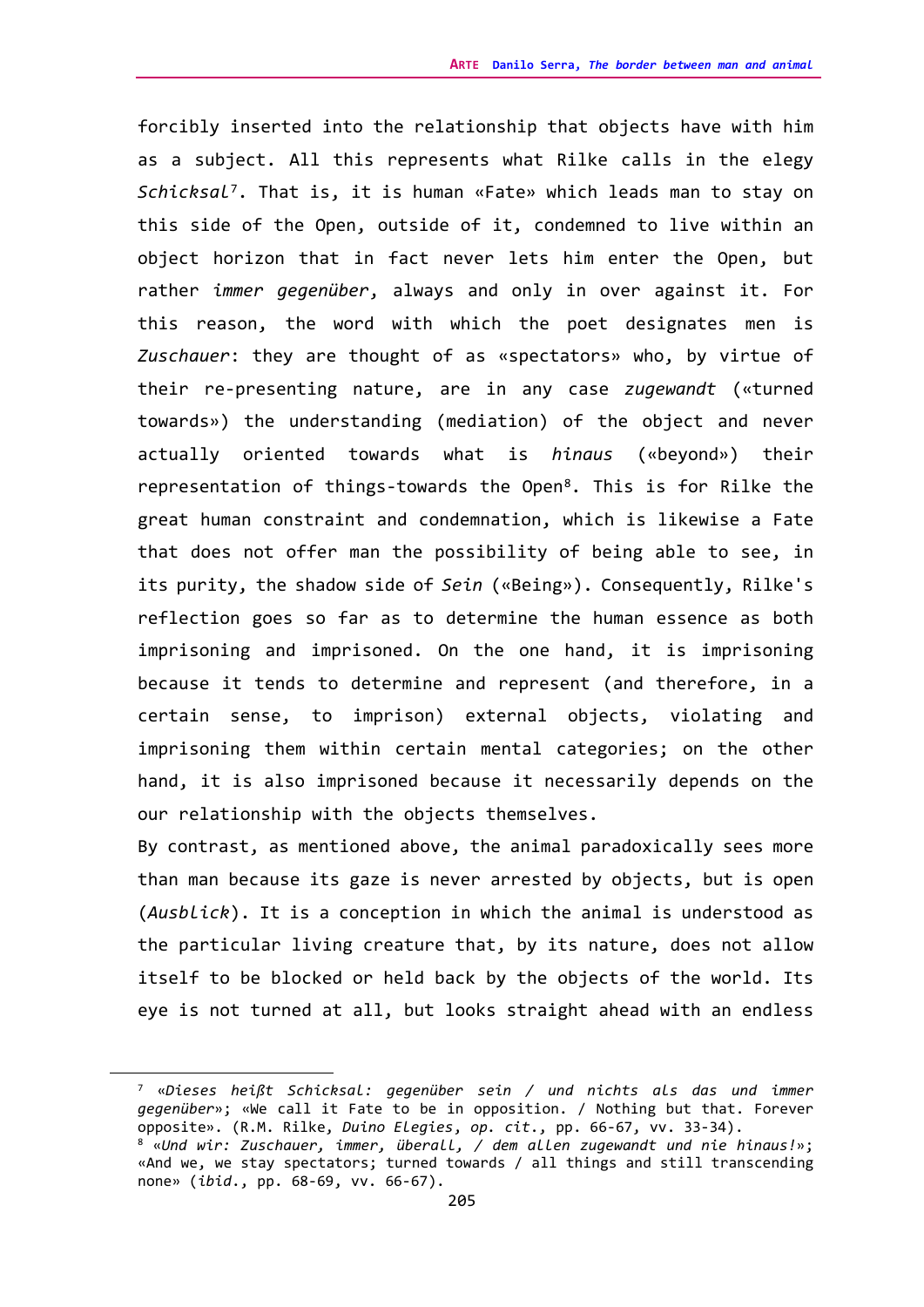open field in front of it, not allowing itself to be clouded by «feelings of decline» (e.g., the knowledge that it is going to die) that would preclude its acting.

According to the latter statement, the animal is even *frei von Tod* (lit. «free from death») because, having no self-consciousness or self-awareness, it does not even have the capacity to turn in on itself — it does not bend towards itself (does not re-flex) — but always has «its decline (or sunset)» (*seinen Untergang*) behind it<sup>9</sup>: it is therefore not concerned with its own condition as a transitory being and with the future, but lives life to the full, in an eternal vision, advancing without delay and barriers towards eternity<sup>10</sup>. For this reason, Rilke argues, the animal, unlike man, is an actor and not a spectator  $-$  since: (a) it is not governed by the perception of time and the end; and (b) it does not need to place things before itself in order to grasp them intellectually, subject to an interpretative and categorising thought, but is always inside the *living* space (*Raum*) of the Open, living in the fullness of a world that overflows and is openly given in its purest totality. Here a major difference between Rilke's elegy and Heidegger's

reflection on it emerges. While the poet sings in verse of man's essentially dramatic condition, marked by the lack of immediate and direct contact with the world (which he must always represent or categorise through *a priori* forms in order to attempt to understand), the philosopher insists on the fact that it is man, and never the animal, who «sees» (*sehen*) the Open as the problematic horizon within which the manifestation of *Sein* is offered and in which that «dis-closing» or «opening» (*Erschlossenheit*) occurs, which gives man the possibility of arranging and planning his own

<span id="page-7-0"></span><sup>9</sup> «[…] *das freie Tier / hat seinen Untergang stets hinter sich*»; «[…] Animals / keep death behind them […] » (*Ibid*., pp. 64-65, vv. 10-11).

<span id="page-7-1"></span><sup>10</sup> «[…] *und wenn* [*das freie Tier*, "the free animal"] *es geht, so gehts / in Ewigkeit, so wie die Brunnen gehen*»; «And when a beast passes, it passes in / eternity, as rivers run […]» (*Ibid*., vv. 12-13).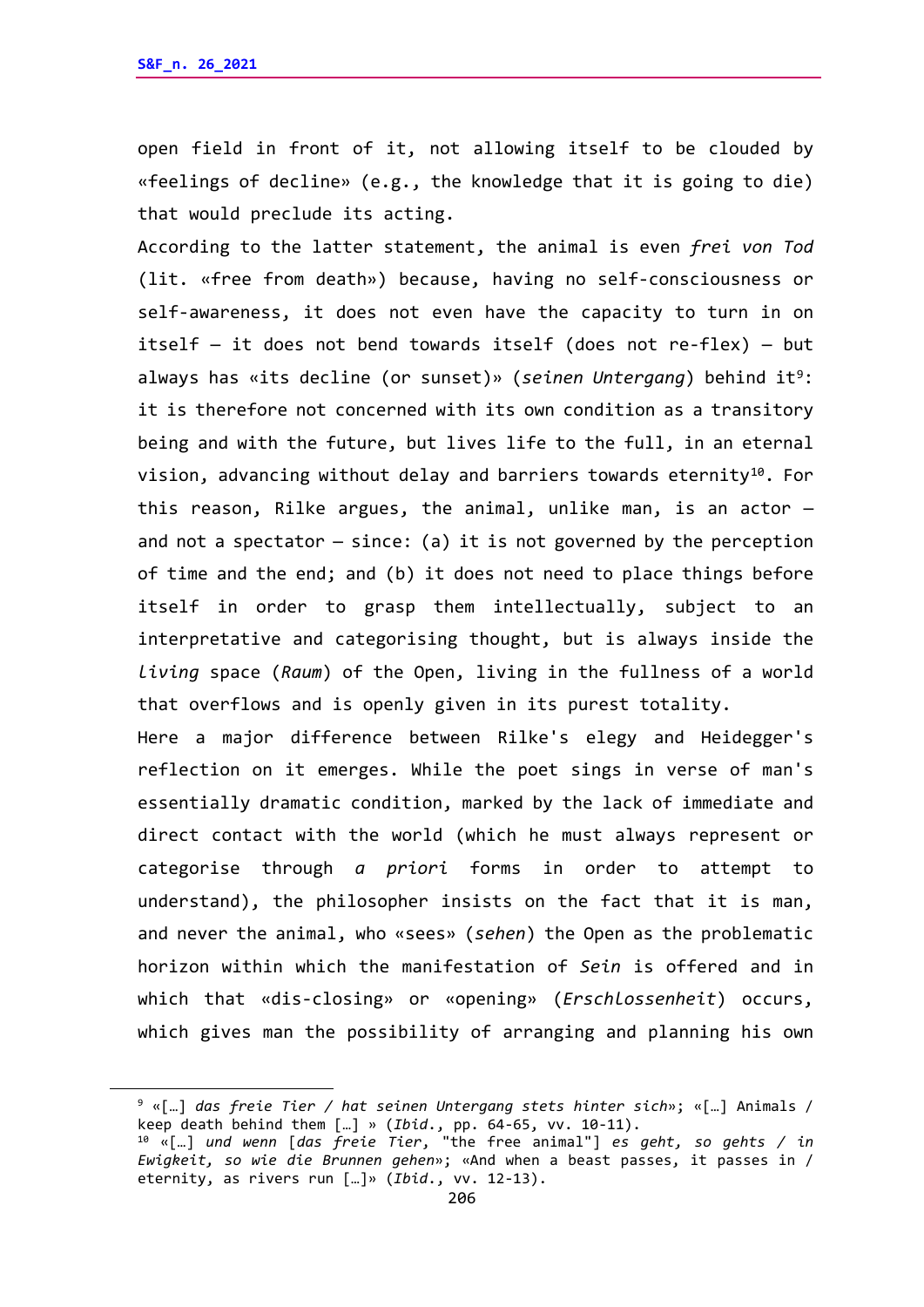existence, consequently removing himself from the dependencies of the environment, going towards things and their eventuality, grasping their nature or truth in a full sense $11$ :

Therefore neither can an animal move about in the closed as such, no more than it can comport itself toward the concealed. The animal is excluded from the essential domain of the conflict between unconcealedness and concealedness. The sign of such an exclusion is that no animal or plant «has the word»[12](#page-8-1).

Unlike the animal, man (the existing being) for Heidegger *is* the possibility of a constant relation to the Open, which means that *man is* the very possibility of accessing the essence (*Wesen*) of beings. In this way, he manifests precisely the capacity to come to an understanding (accessibility) of phenomena as such. The animal, on the other hand, does not have access to the «as such». It lives in a kind of «environmental closure», or rather an «openness without unconcealment» that means an absence of relation to Being and, in a certain sense, an im-possibility (or inability) «to say» (*sagen*) Being $13$ . The animal appears to be constitutively deprived of language, if by «language» (*Sprache*) we mean that particular dimension of *openness* that allows things to manifest and show

<span id="page-8-0"></span><sup>11</sup> On the singular question of the difference between «man» (*weltbildend*, «worldforming») and «animal» (*weltarm*, «poor in world») in Heidegger, see the 1929-30 course: M. Heidegger, *The Fundamental Concepts of Metaphysics: World, Finitude, Solitude* (1983), tr. eng. W. McNeill and N. Walker, Indiana University Press, Bloomington 1995. See also G. Agamben, *The Open: Man and Animal* (2002), tr. eng. K. Attell, Stanford University Press, Stanford 2004, pp. 49-56; S. Spina, *Esistenza e vita. Uomo e animale nel pensiero di M. Heidegger*, Mimesis, Milano-Udine 2015.

<span id="page-8-1"></span><sup>12</sup> M. Heidegger, *Parmenides*, cit., pp. 159-160.

<span id="page-8-2"></span><sup>13</sup> It is in this sense that Heidegger introduces the concept of *Benommenheit*, «captivation» (of the animal), in his 1929-30 lecture course: «*captivation* [Benommenheit] of the animal therefore signifies: essential *withholding* [Genommenheit] *of every apprehending of something as something*. And consequently: insofar as withholding is a *being-taken* [Hingenommenheit] by…, the captivation of the animal characterizes the specific manner of being in which the animal relates itself to something else even while the possibility is withheld from it — or is taken away [*benommen*] from the animal, as we might also say — of comporting and relating itself to something else as such and such at all, *as* something present at hand, *as* a being. And it is precisely because this possibility apprehending as something that to which it relates — is withheld from it that the animal can be so utterly taken by something else» (M. Heidegger, *The Fundamental Concepts of Metaphysics: World, Finitude, Solitude*, cit., pp. 247- 248).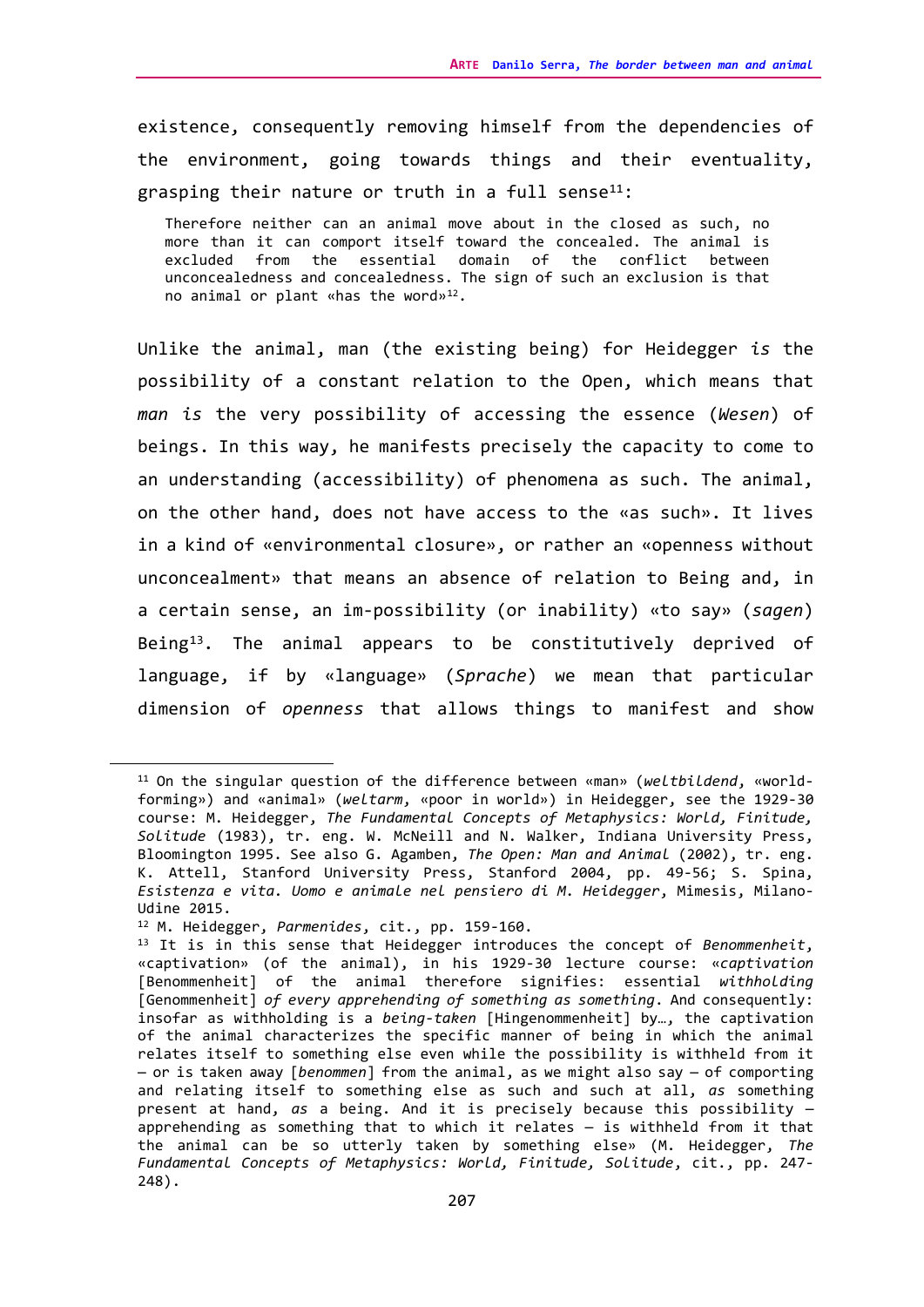themselves in and for themselves and as they are<sup>14</sup>. Thus, if it is true that where there is language, there is openness, it is also true that where there is no language, there is no capacity to access Being[15](#page-9-1).

The perspectives that Rilke and Heidegger open up could not be more different and concern diametrically opposed ways of reasoning about the concept of freedom. In fact, if in the poet's thought freedom is understood as the absolute space of non-determination and nonrelation, in the sense of immediacy, of non-mediation, of distancing from *Deutung*, in Heidegger's case, instead, freedom is always in relation with, and therefore a bond with other men and with things, within a totality of reciprocal relations that constitutes the world-*Welt*: in other words, freedom is the open access to beings as beings.

## **3.** *Rilke, metaphysical poet: Heidegger's accusation*

For Heidegger, the *Eighth Elegy* conceals echoes of an entire metaphysical philosophical tradition committed, through the use of a specific methodological criterion, to understanding and fathoming reality. «Metaphysics» is the term that, in a broad sense, the philosopher uses to identify a system of thought that, from Socrates and Plato onwards, has given rise to a gnoseological model founded on the opposition between *ὐποκείμενον* and *ἀντικείμενον*, between *subiectum* and *obiectum*. It is a model in which «subject» and

<span id="page-9-0"></span><sup>&</sup>lt;sup>14</sup> Language, in an essential sense, is in fact for Heidegger not simply the ability to articulate sentences that make sense, but is, more subtly, the dimension itself through which man can say and show everything that surrounds him: «Language is the happening in which for man beings first disclose themselves to him each time as beings» (M. Heidegger, *The Origin of the Work of Art* (1950),

<span id="page-9-1"></span><sup>&</sup>lt;sup>15</sup> Agamben writes on this subject: «The ontological status of the animal environment can at this point be defined: it is *offen* (open) but not *offenbar* (disconcealed; lit., openable). For the animal, beings are open but not accessible; that is to say, they are open in an inaccessibility and an opacity that is, in some way, in a nonrelation. This *openness without disconcealment* distinguishes the animal's poverty in world from the world-forming which characterizes man» (G. Agamben, *The Open: Man and Animal*, *op. cit*., p. 55).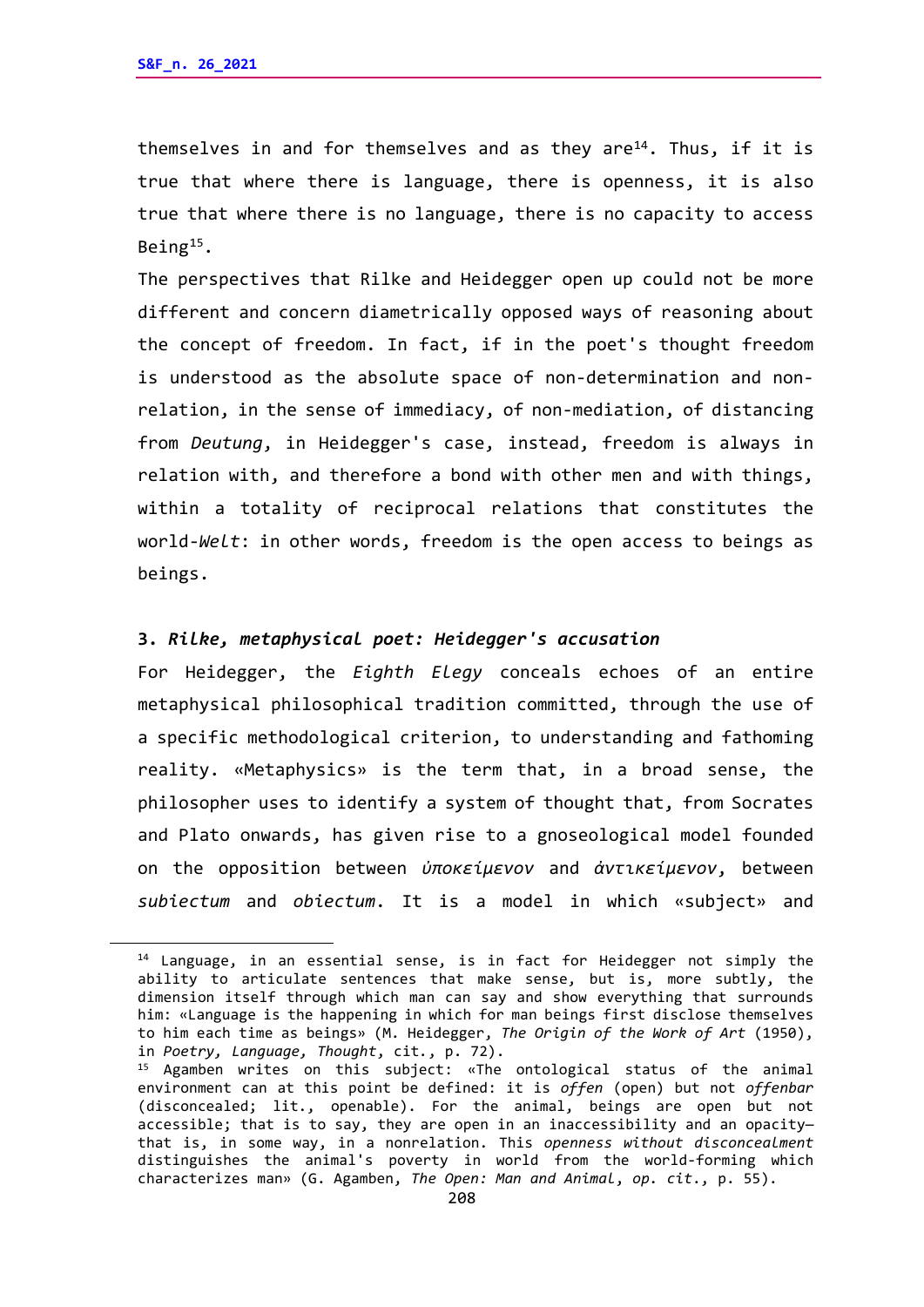«object» stand against each other as totally dissimilar and unequal entities. If the former is understood as a representative entity (man), the latter is understood as a represented entity (the world in general). Both, therefore, come to be thought in the most absolute divergence as fundamental components of a theory of knowledge aimed directly at understanding the totality of reality. Heidegger therefore inscribes the *Eighth Elegy* in the Western metaphysical tradition since, in his opinion, the poet, through the description of the bond that binds the human species to the *gedeutete Welt*, revives, albeit with a critical eye, the old thesis according to which man, inserted in the sphere of *animalia*, is first of all thought of as an *animal rationale*, that is, as an animal, in some special way, endowed with reason, thanks to which he comes each time to articulate a real representation or determination of himself and of external objects that translates into (a) full control of all that is real and (b) the transformation of every thing into an object and instrument of representation.

Understood in this way, the interpretation of man as *animal rationale* is understood as a true metaphysical determination that revolves around the meaning of *ratio* (*Vernunft*), elaborated in the form of «learning», of *Vernehmen*, as that which takes (*nimmt*), proposes, imposes, arranges, adapts to itself the totality of reality and which, therefore, manifests itself first and foremost as a placing before itself: *vor-stellen*. According to this perspective, the proposition *homo est animal rationale* designates for Heidegger a certain way of thinking about the relationship between man and the world that ends up characterizing the human being as the one who, distinguishing himself unequivocally from the rest of the animals, «supplies to himself» (*sich-zu-stellt*) the represented, placing the object (the entity) before himself, fixing and controlling it.

More subtly, this interpretation of man is for Heidegger the basis of *Seinsvergessenheit*, the «forgetting (or oblivion) of Being»: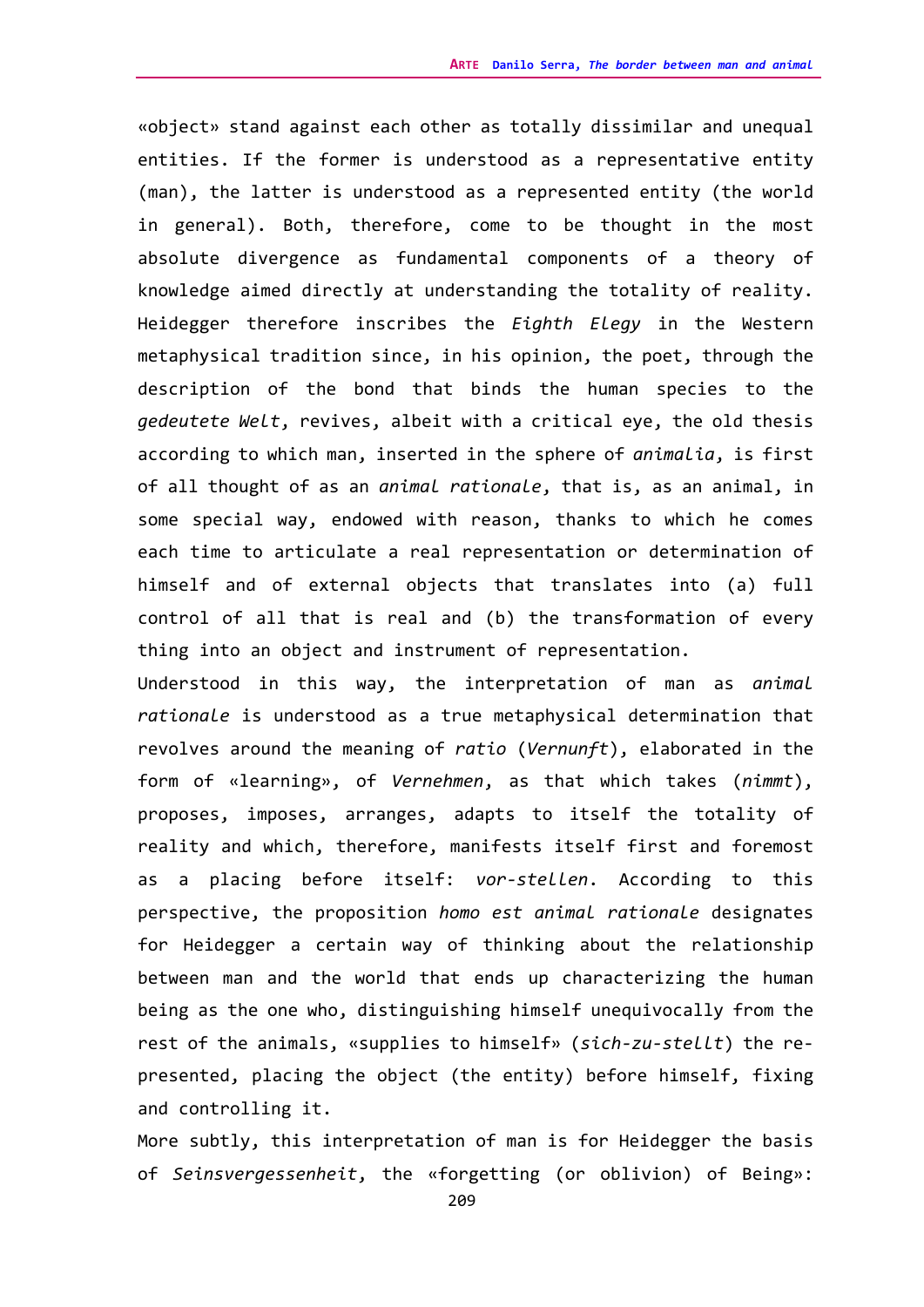this is the event in which *Sein* itself, completely emptied of its full meaning and subjected to the oppositional subject-object scheme, is *forgotten* and replaced by the domination of the logic of instrumental reason explicated in the mastery and consumption of reality (*das Seiende*), all occurrences and manifestations that are inextricably linked, on the one hand, to the planetary development of technological progress, and on the other, to the unstoppable exploitation of the earth's resources.

Thoroughly questioning the verses of the elegy, Heidegger argues that they expose themselves to a radical error in the interpretation of human nature; an error that, like the entire metaphysical narrative, tacitly leads, through distorted and inessential language, to a resolute estrangement from *Sein*, to that *Seinsvergessenheit* for which *homo metaphysicus*, with his claim to determine all that is real in order to make it the object of analysis and calculation, is clearly responsible.

What one might term Rilkean metaphysics, however, appears to Heidegger as highly original, if paradoxical. If it is true that man is interpreted as an *animal rationale*, it is also true that from the very first lines of the elegy this rational and objectifying nature is given, not as something extraordinary and powerful, but as an irrepressible weakness or a hindrance that does not allow immediate access to the horizon of the Open. Conversely, however, the non-human animal, the one removed from the domain of *ratio*, is redefined beginning with the absence of *Deutung*, which means precisely the absence of conditioning while at the same time possessing the possibility of going far beyond the limits, impediments and human constraints dictated by rationality. Reversing a traditional theoretical framework while remaining within the same metaphysical tradition, for Heidegger Rilke developed a poetic investigation with the aim of hierarchically raising the animal above man, consequently elevating the dimension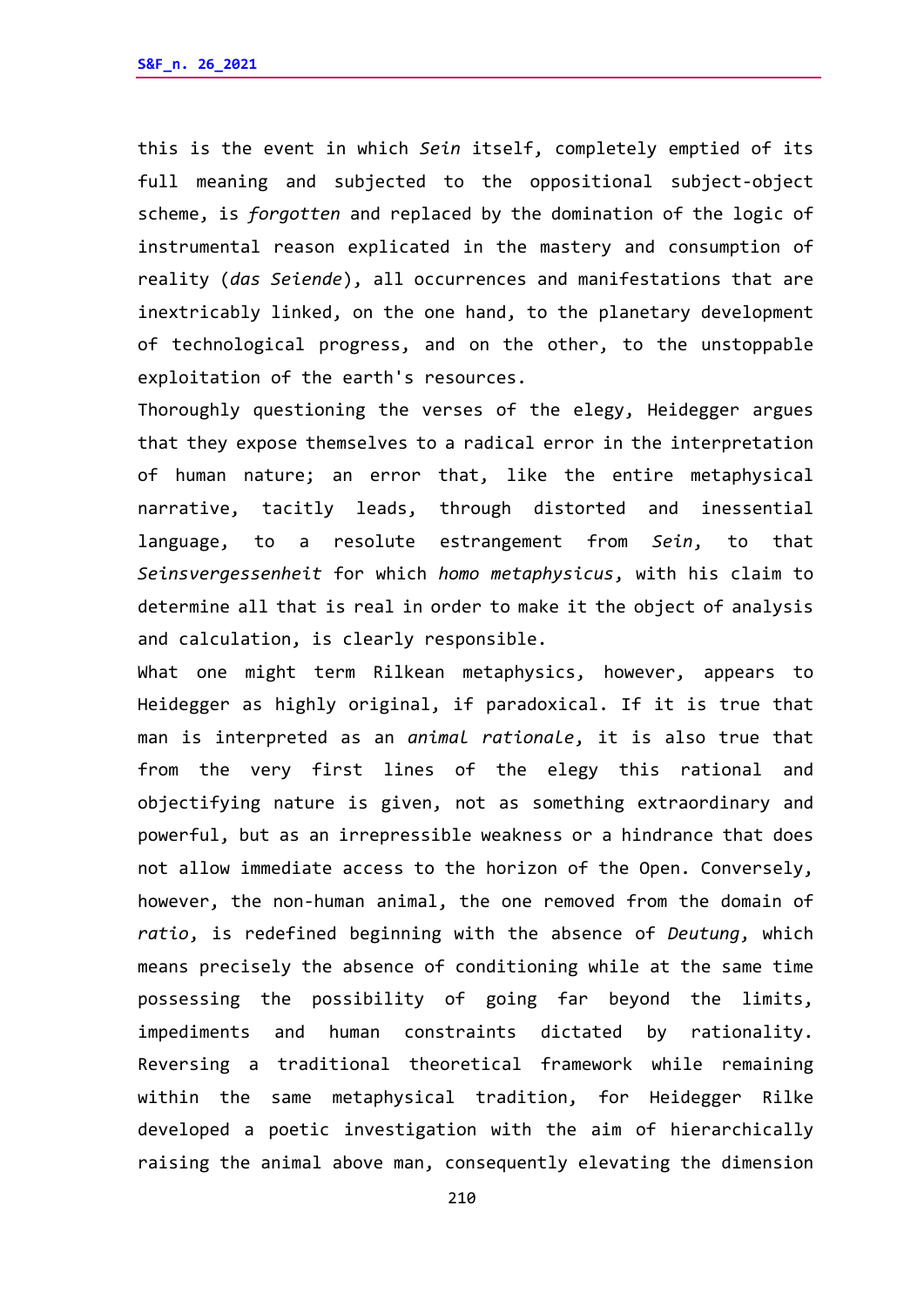of unconsciousness and irrationality above that of consciousness and rationality. In this way, the Heideggerian interpretation identifies in Rilke's elegy more or less evident metaphysical traces that refer to questions and concepts developed by scientific and philosophical speculation in the late nineteenth and early twentieth centuries, from Schopenhauer and Nietzsche to Freudian psychoanalysis, questions that concern in particular interrogating the domain of rationality and observations on the scope and autonomy of unconscious determinants that frequently escape the control of consciousness. The heart of the Heideggerian critique thus touches on the definitions of «man» and «animal» and has to do with the interpretation of human nature and the consequent questioning of the space of rationality as opposed to that of irrationality, by juxtaposing the categories of rationality and conscience with those of irrationality and unconsciousness. According to Heidegger, Rilke generated an «anthropomorphisation of the animal» and at the same time an «animalisation of man», giving rise to a new hierarchy between man and animal. In other words, the poet has reconsidered the classical position, based on the supposed superiority of human nature over animal nature, prudently re-exploring, in the wake of modern biological and philosophical reflections, the space of the living being, arriving however at affirming a new hierarchy, a new tension between animal and man. In this tension, which in fact translates into the opposition between a new "subject" (the free animal) and a new «object» (the imprisoned man), Heidegger still finds the presence of the spirit of metaphysics in Rilke's elegy. By completely overturning the content and meaning of the classical interpretation of man as *animal rationale*, Rilke establishes, according to the philosopher, a bizarre and peculiar oppositional dynamic according to which the animal is placed even above man, becoming in a certain sense more than human. Heidegger accuses the poet of having staged a poetics conditioned by the redefinition of the animal as *Subjekt*, a «subject» that enjoys an exceptional status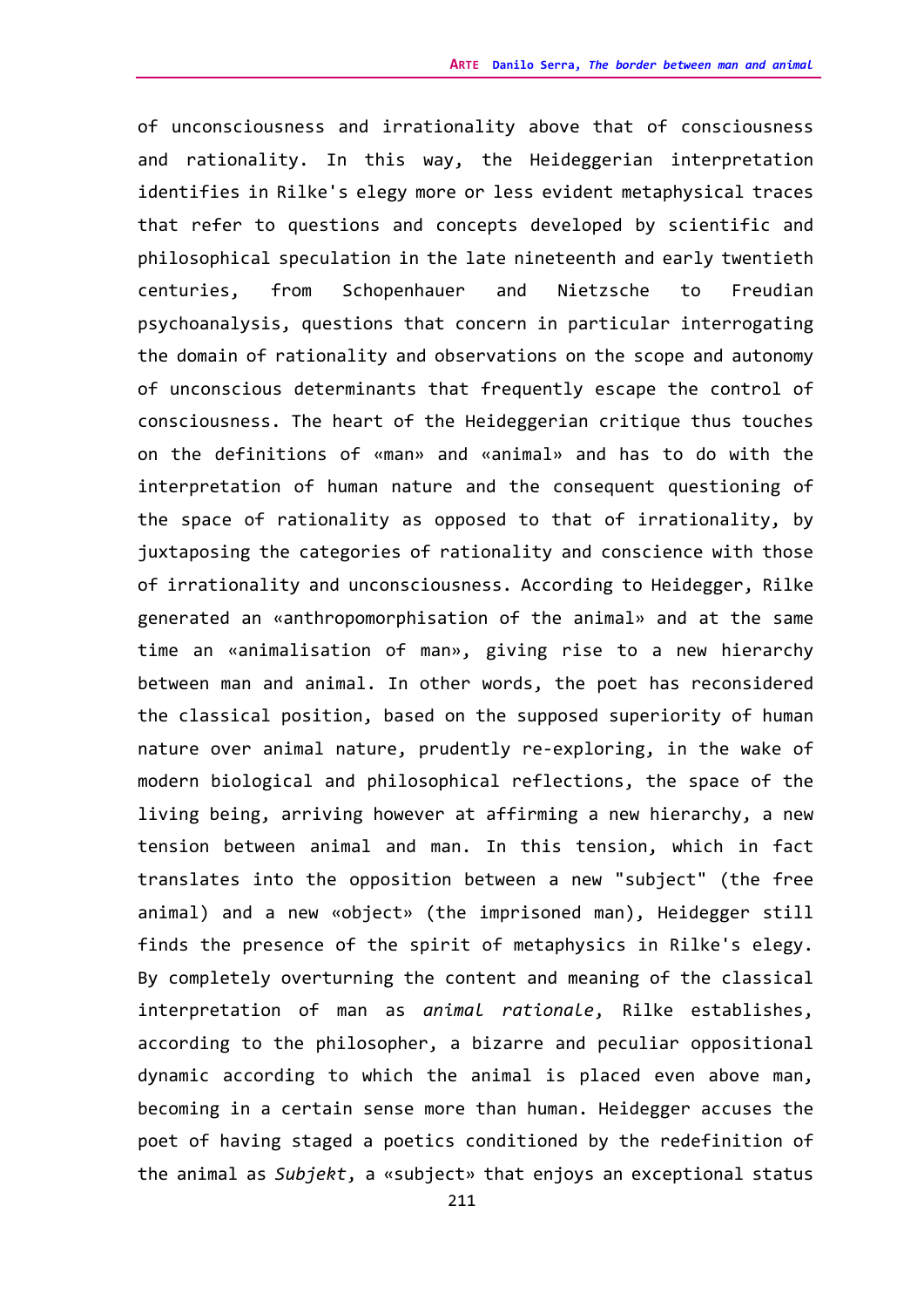in the hierarchy of living beings insofar as it is able to see (*sehen*) the Open, and is therefore peremptorily opposed to everything that concerns the human and its field of action<sup>[16](#page-13-0)</sup>. For this reason, free from the pressures and limitations that ceaselessly afflict man's *Welt*, the animal is grasped in the same way as the *Übermensch* (a «super-man»[17](#page-13-1)), revealing itself naturally more-than-human (compared to the *Untermensch* or sub-human, exemplied by the animal) who is granted the freedom to experience in his immediacy and incorruptibility the vitality of the reality it instinctively inhabits.

# **4.** *Concluding reflections: Rilke and Heidegger, points of convergence*

There is no doubt that Rilke's *Eighth Elegy* contains a critique of human subjectivity. The reference to the animal-open relationship is fundamental for the poet because it allows him to advance, in poetic language, a reasoning based on the centrality of the dimension of immediacy and, in a certain sense, illogicality. According to this assumption, the full revelation of the Open is precluded by rational or logical thought; hence human logic, made up of constructs, constraints and determinations, is understood as having in itself a substantially limited nature since, in the articulation of its thought, it is never measured against the depth, purity and richness of meanings that define the horizon of the Open. Influenced by the need to determine the things that surround the world, ordering and dividing them, giving them a practical functionality, man is for Rilke dominated by a state of *Wendung* («upheaval») or *Umkehrung* («upset») that does not leave him truly free to act and think the world, generating an irreversible change in his relationship with things.

<span id="page-13-0"></span><sup>16</sup> Cfr. M. Heidegger, *Parmenides*, cit*.*, p. 154.

<span id="page-13-1"></span><sup>17</sup> *Ibid*., p. 161.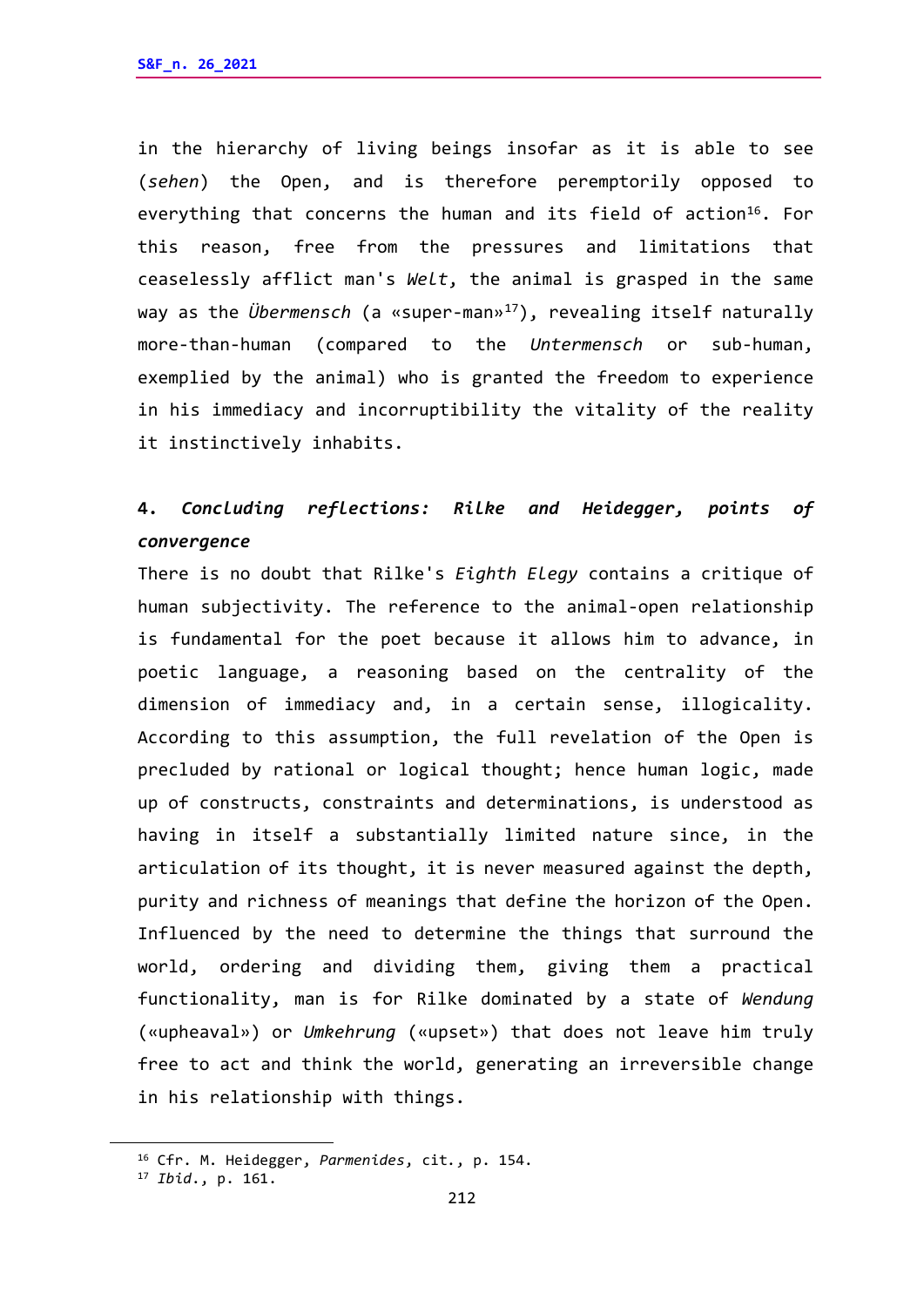In this consists Rilke's critique of the concept of *Deutung*, a critique that reflects the one made a few years later by Heidegger, whose intellectual target  $-$  if I may call it that  $-$  is called «metaphysics», if this means a complex and well-structured system, strictly speaking hinged on the concept of *Vorstellung*, from which a representative-calculating thought is developing that, through abstract conceptual schemes and precise categorical meshes, fulfils the task of possessing (representing and calculating) the world. Beyond Heidegger's interpretative reading, which appears in the end to be distorted and rather ungenerous towards Rilke's *Eighth Elegy*, relevant points of connection emerge that allow us to relate the thought of the poet and that of the philosopher, even though the two use specific manners of speaking and different strategies of thought.

In both of them, in fact, the question of the Open as a manifestative origin hides the necessity of a critique of instrumental reason and its claim to hold the real in its hands.

Both, after all, rely on a language, a poetic and not strictly scientific one, which cannot be elaborated in the form of logical discourse and which therefore opens up to the revelation of the Open.

What basically emerges, both in Rilke's poetry and in Heidegger's philosophical reflection, is the scope of a thought, no longer conceptual and demonstrative, capable of shedding light on the question about the original experience of the Open, questioning the efficiency and capacity of rationality to fully grasp the primary meaning of things.

By affirming the experience of an inexpressible and unspekable language in the grammar of logical discourse, Rilke and Heidegger are thus concerned with building a *wesentliche Erwägung* based on